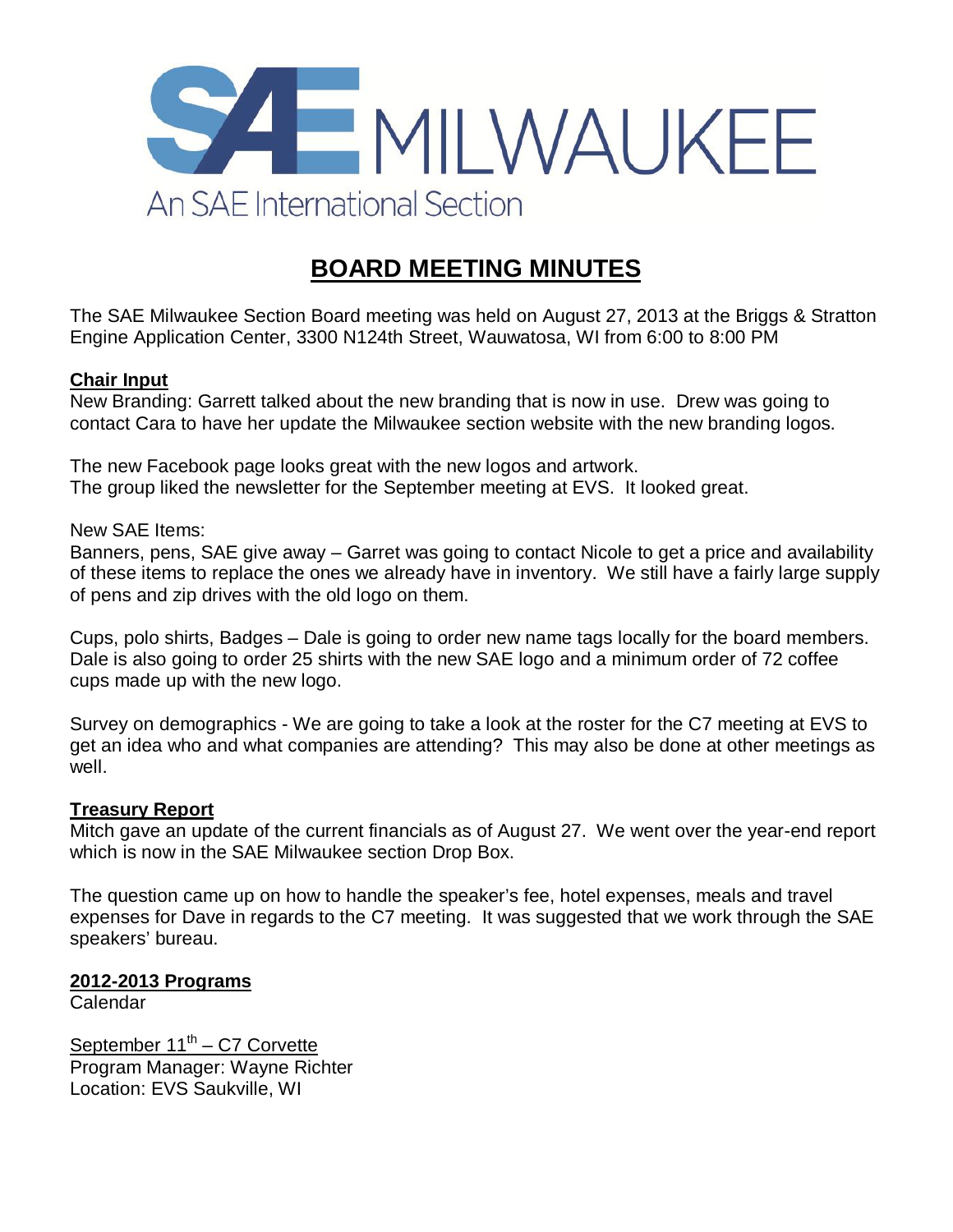In addition to the local Corvette clubs and the SAE Milwaukee Section we also reached out to Chicago and Rockford Sections. The folks in Chicago could not attend because that was the same night as their meeting. In order for the Rockford folks to attend we extended the on-line registration to August 23.

We had 2 registration lines, one for the SAE members and one for the club members. This helped out tremendously to get people registered and counted. We also had a separate line for the guests to purchase special raffle tickets for the special driving event provided by Road America. The Raffle netted over \$500 for the students. There were approximately 200 in attendance. The final numbers will be presented at the next Board Meeting.

EVS provided a number of door prizes to be given out for the general raffle. There were a lot of cool automotive items.

We also want to express a great big "Thank You" to the EVS team for sponsoring the event and for the wonderful meal. The chocolate chip cookies for dessert were a great way to top off a great meal.

Before the main event for the evening, Dale interviewed Eugene Pramenko, who has attended our meetings for well over 50 years. After the interview Dale presented him with an award for his life time achievement in the Section.

Dave gave an excellent presentation on the history of the Corvette from the very beginning to the present. He was a wealth of knowledge which generated a lot of questions from the audience.

After the main presentation Dale handed out several plaques to the speaker and to the members of the EVS team.

Everyone seemed to have a great time and enjoyed the program. As many were leaving they were having Dave autograph parts of their cars, the poster of the new C-7 or other memorabilia.

A great evening was had by one and all.

October 24 – Brooks Stevens Program Manager: Dale Wiza Location: MIAD (Milwaukee Institute of Art & Design), 273 E Erie St., Milwaukee, WI 53202

Information will be coming out in the next newsletter. Enclosed is a small introduction from their website (http://www.brooksstevens.com).

"To Brooks Stevens, design innovation means more than just creating visual appeal. It is a living philosophy that looks beyond product design and predicts complex market needs through research, testing and experience. We have a 78 year record of helping entrepreneurial startups to Fortune 100 companies develop innovative products and create business solutions.

Great products and business solutions are born from collaborative partnerships with our clients and vendors. We extend our services to companies that we know rely on innovation for continued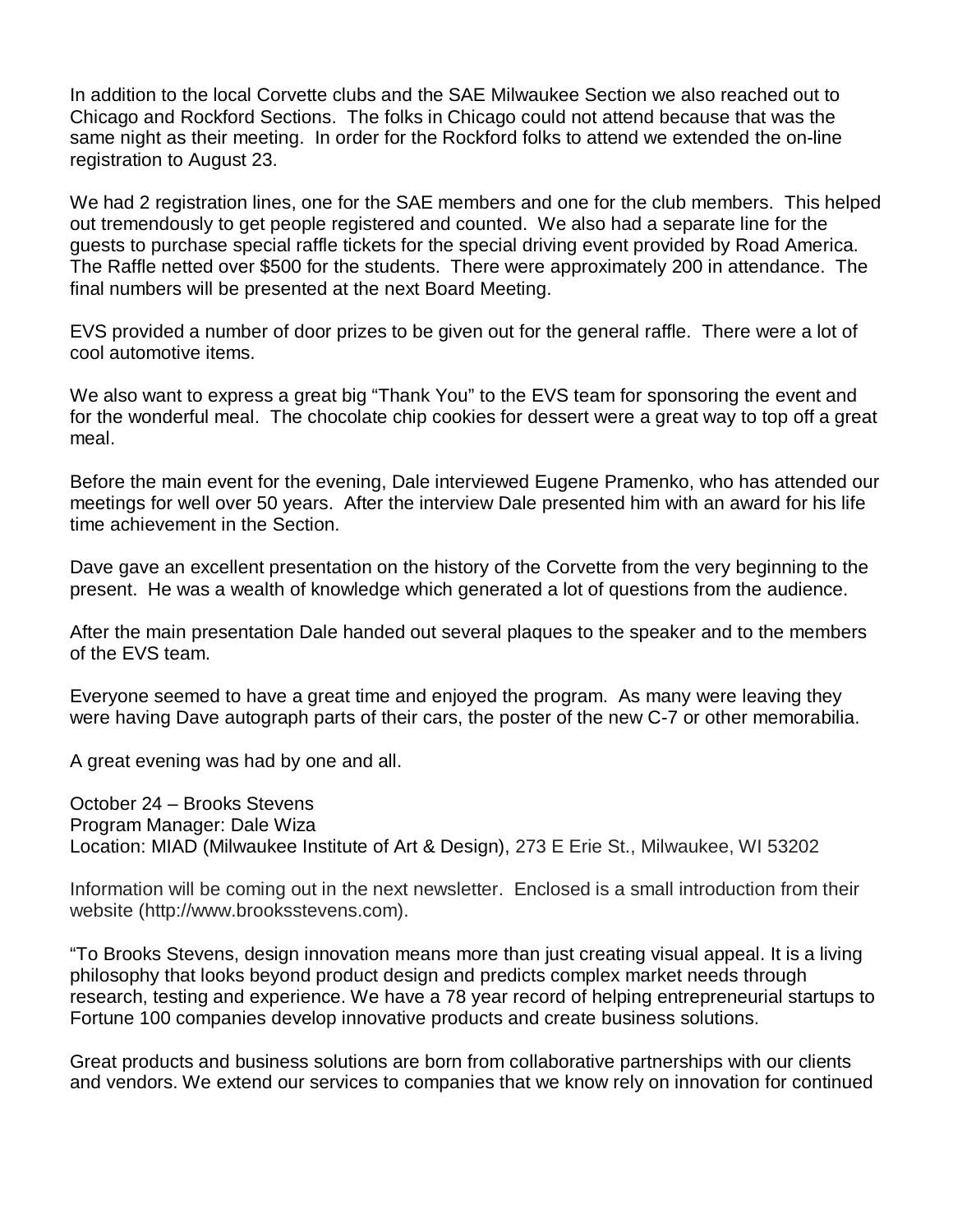success. In fact, we benchmark our success on the success we achieve for our clients in a wide range of industries."

November TBD – Student Night Program Manager: Randy, Nerissa Location: UW Madison has committed SCCA Participation? Help with transportation for Milwaukee schools? Bus, Trucks/trailers to take competition vehicles

Feb TBD?

March TBD – Mercury Marine Program Manager – Nerissa Hanson Location: Fond-du-lac

April TBD – Caterpillar (Hydraulic Shovels and/or Mining Trucks) Program Manager – Jim Ryan Location: 1100 Milwaukee Ave., South Milwaukee, WI 53172

May TBD – Trek Bicycles Program Manager – Drew Boyer Location: Waterloo, WI

June – Road America June Sprints Program Manager – Douglas Kautzer Location: Elkhart Lake, WI

#### **Student Activities**

Student to Professional Initiative – Nerissa gave an update that 11 student members have now transferred to full time SAE members.

Student involvement – Nerissa & Randy will provide a list of student Chairs for this year from all the colleges to invite to the board meetings. As soon as I receive the names I will add them to the mailing list.

Student Updated – Nerissa and Randy met with the Students at MSOE. Enclosed are the comments from them on how the Milwaukee Section can support them through the year. We would like to hear from the other schools as well. If you have comments and suggestions feel free to contact Nerissa or Randy at any time. The MSOE comments are enclosed. We want to thank them for their comments.

#### **Newsletter**

Deadline for October Newsletter is 20 September for the draft. We will install a survey to see if people want the newsletter as a printed document or as an electronic document. To date 17% of our operating budget is for printing the newsletter. If we could reduce the printing costs it would give us more funds to parcel out to the student chapters.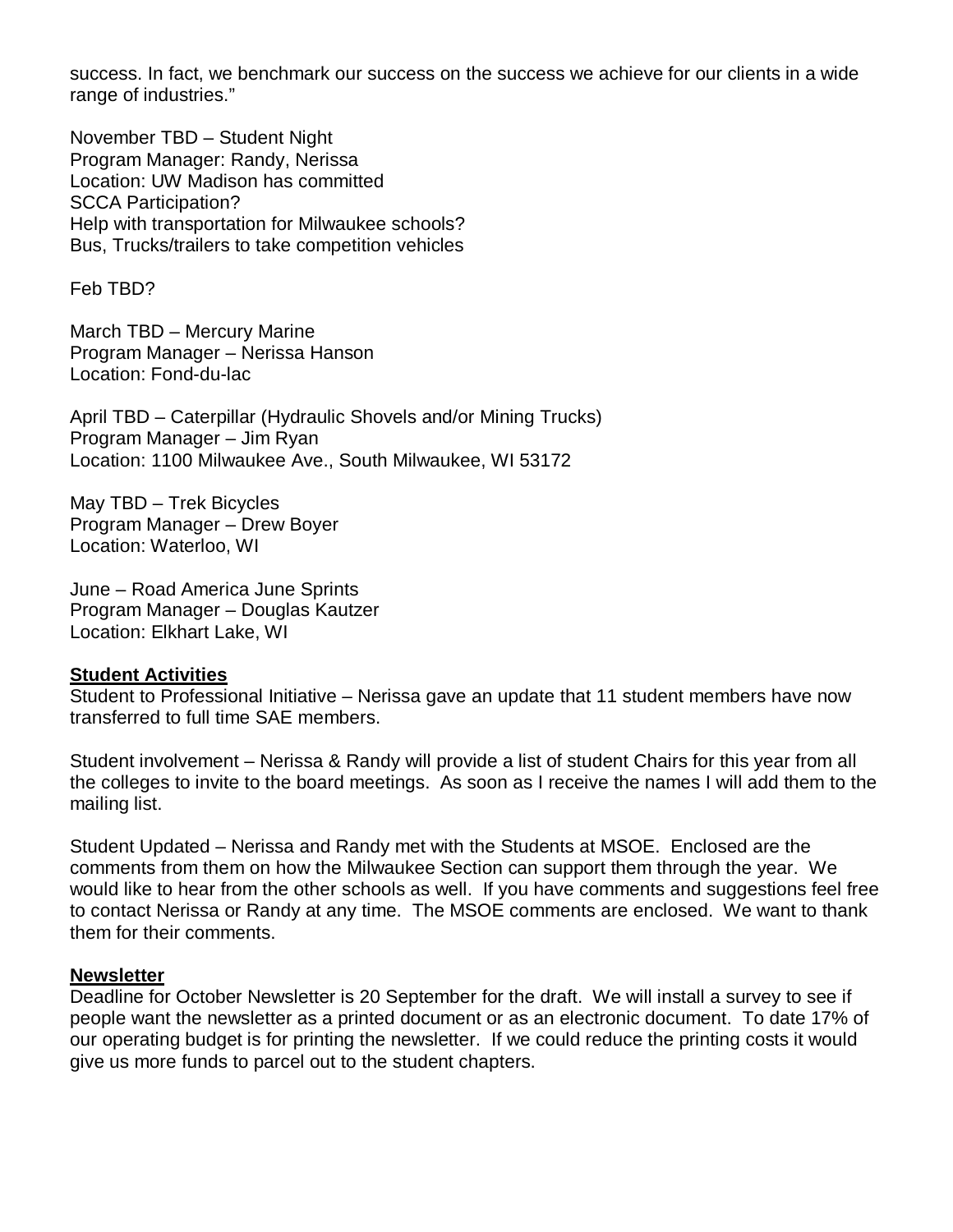# **Social Media Update**

Facebook Page Updates: Drew had no new updated to present. Drew was going to see about linking our website to other student sections. **Other** 

# **AWIM/STEM**

We have someone interested in possibly filling this position (Sid Jain from Modine) Jim, Dale, Liz, Frank and Garret will meet with him Sept. 24<sup>th</sup> to give him some direction as to what we need to make this program successful. There was discussion on having an open house in October and have Sid organize it.

## **Next Board Meeting Date and Location**

The next SAE Board Meeting will be held on **October 7, 2013** at **WCTC** from 6:00 to 8:00 PM.

## **MSOE Student Section Comments**

Student Activities Meeting Minutes Date: 8/15/2013 Location: Skype Attended By:

- Charlie Scanlon: MSOE SAE Section Chairperson
- Randy Hoffman: SAE Milwaukee Vice Chair Student Activities
- Nerissa Hanson: SAE Milwaukee Student to Professional Transition Manager

## **Meeting Topics:**

• Using MSOE as a 'beta', brainstorming ideas on how to increase student involvement with the professional section and how to improve their school level functions to gain more interest and exposure

#### **Notes:**

• At section meetings recognize the student members by asking them to raise their hands. Encourage professional members to introduce themselves to the student members and tell them about their jobs or projects.

• Encourage student members to network at Milwaukee Section meetings, beginning to recognize faces/names can lead to jobs, sponsors, or speakers for their section meetings

• Consider every board member having an 'apprentice'. A student could help out a board member with their duties, be included in all the email communications, not necessarily present at monthly board meetings however.

• Create an electronic location for Milwaukee schools to interact and share contact info, using an existing media site would be best for the students (ie. Facebook)

• SAE Milwaukee Board purchasing spots at local events to display school cars (Milwaukee Auto Show, Indy Fest). Would provide exposure for SAE Milwaukee and provide opportunity to schools for sponsor hunting.

• To gain interest at school section meetings, officers should survey members on what topics they are interested in or want to learn about.